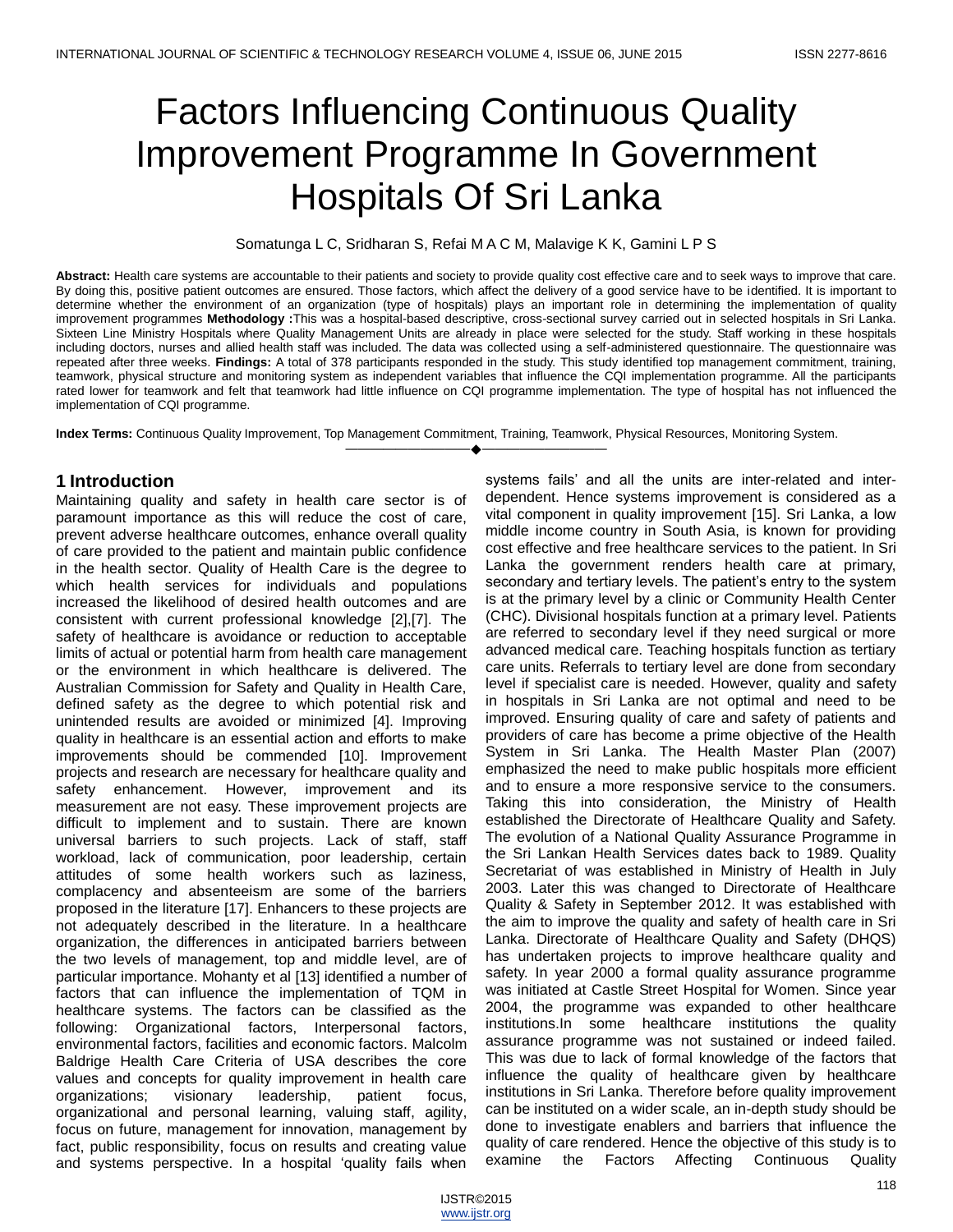Improvement Programme in Government Hospitals of Sri Lanka.

# **2 Methodology**

#### **2.1 Study setting and sampling**

This was a hospital based cross sectional descriptive study. The hospitals in Sri Lanka are either administered directly by the Line Ministry or Provincial Ministry. All the Tertiary Care Hospitals and selected secondary care hospitals functions comes Line Ministry ( $n = 42$ ) and all other hospitals, usually Base Hospitals and Divisional Hospitals comes under Provincial Ministry. ( $n = 1002$ ). In the year 2014, out of 42 hospitals, in 16 hospitals functional Quality Management Units (QMUs) were established. Therefore for this study, all these hospitals were selected. The study population was the administrative and clinical staff at these hospitals who had been employed at the hospital for at least 3 months. The included categories were:

- Medical Doctors (Medical Administrators, Consultant doctors and Medical Officers);
- Nursing Category Staff (Special Grade Nursing Officers, Nursing Sisters, Nursing Officers and Midwives); and
- Professionals supplementary to Medicine (PSM) category (Pharmacists, Medical Laboratory Technicians, Physiotherapists, Radiologists and Occupational Therapists).

There were no previous studies done in Sri Lanka to evaluate the factors affecting CQI programme in Sri Lanka. Hence using standard formula [16] to collect sample size was used and it was found to be 384. A non-response rate of 10% was assumed and further 38 were added to the minimum sample and the sample size was determined to be 422 in this study. Stratified sampling method was used to select the participants from the sampling population for this study both for hospitals and for the three staff categories.

#### **2.2 Data Collection Instrument**

A self-administered questionnaire was used to obtain data for this study. This instrument had been developed and used by Davies et al (2007) and Mary Dixon-Woods (2012) to measure quality improvement in the United Kingdom. Focus group discussions were held to adapt the questionnaire to the Sri Lankan context. The questionnaire consisted of three parts; the first part dealt with the perception of the Quality Management Unit in these hospitals. This part comprised 5 questions focusing on the knowledge of the QMU, usefulness of QMU and contribution to the QMU. The second part was on the attitude of the employee on certain selected aspects of Continuous Quality Improvement. This part consisted Continuous Quality Improvement (CQI) as the dependent variable and five independent variables (Top Management Commitment, Training, Teamwork, Physical Resources and Monitoring System) with 45 questions. The third part comprised six questions on socio-economic characteristics. Five point Likert scale of agreement ('strongly agree' to ‗strongly disagree') or frequency (never to always) was used in this study. Pre-testing of the questionnaire was done at the District General Hospital, Moneragala, Sri Lanka, while data collection was done at the hospitals where QMUs were established. The self-administered questionnaire was submitted and filled by staff individually.Data collection was

done for one and half months from  $15<sup>th</sup>$  of August 2014 to 30<sup>th</sup> of September 2014.To ascertain the test re-test reliability, the same instrument was administered again to the staff member after three weeks. Serial numbers were used to pair the responses to compare repeatability. The second of the responses were used when there was any discrepancy of the responses.

## **2.3 Analysis**

Internal consistency reliability was estimated with the Cronbach  $\infty$  coefficient. The  $\infty$  coefficient ranges from 0 to 1: values greater than 0.70 are generally considered acceptable for a group comparison has been recommended [14]. Upon completion of data collection, statistical analyses were completed using the Statistical Package for the Social Sciences (SPSS 16.0) computer program to determine and measure frequencies and central tendencies. Operational Variables are illustrated in supplementary material. Informed verbal consent was taken from each participant before administering the questionnaire. They were given reassured that their identities would not be revealed and also that the data would not be processed in terms of individuals, but as groups. Ethical review was sought and obtained from the Faculty of Medicine, University of Colombo. Permission was taken from the Ministry of Health and relevant hospital authorities.

## **3 Results**

Test-Retest Reliability revealed that the significance level for paired sample correlation and paired samples test is more than 0.05 for all the variables. In this study Cronbach's α coefficient is 0.86, and therefore, this questionnaire can be regarded as reliable. Total study sample was 378, out of which smallest portion was 43 (11.3 %) of PSM category staff, and largest portion was 237 (62.7%) of Nursing Category staff. The rest were Medical Doctors 87 (23.1%) and missing data 11(2.9%). Two hundred and fifteen sixty six (70.4%) of the sample were female. Majority of the study sample (80.7%) were 35 or less than 35 years of age. The distribution of respondents **according to the period of service in the hospital was divided in to two groups: Five years or less than five years of service (71.1%) and more** than five (28.9%). Even though a fully functioning Quality Management Unit (QMU) was established a year ago, the data shows that 54 (14.2%) of the study sample are not aware of the presence of Quality Management Unit in their hospital. Percentages of positive and negative perceptions of participants, on staff perception of QMU were calculated along with mean and standard deviation. Positive attitudes were defined as having mean of scale scores  $\geq$  3.5, the equivalent of somewhat agree or agree or strongly agree on the Likert scale used for the response options. The mean for QMU is essential is 4.405 $\pm$ 0.67, having a QMU is useful is 4.374 $\pm$ 0.71 and the mean for QMU is a wasteful exercise is 1.936±0.97. This demonstrates the importance given by the staff on quality related activities in hospitals. Anyhow it is interesting to note that 20 (5.3%) of study sample participated in the Quality Improvement programme. The mean and standard deviation of CQI programme implementation and factors affecting CQI implementation were given below.

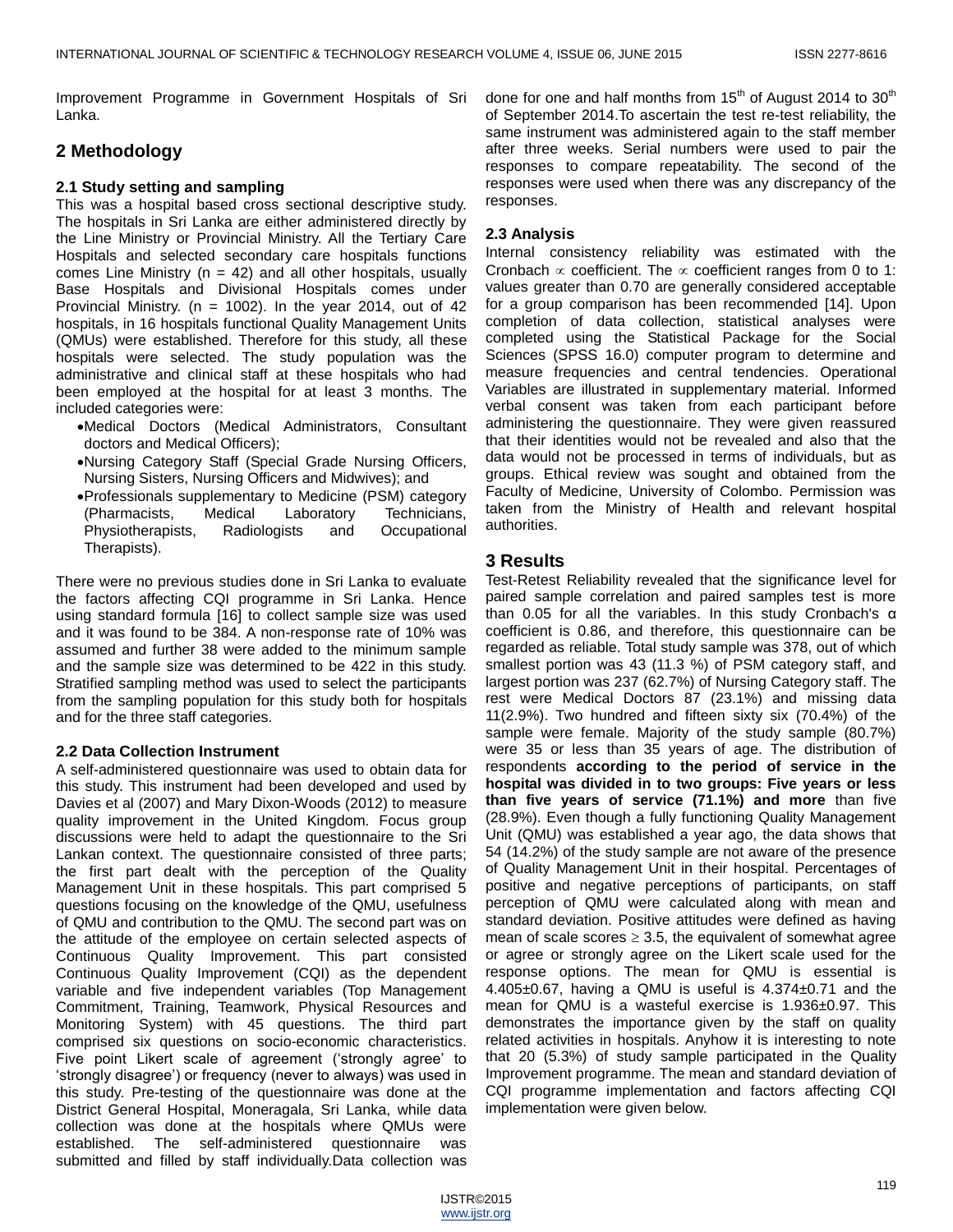|  |  |                | <b>Table 1:</b> Mean and Standard Deviation of CQI Programme |
|--|--|----------------|--------------------------------------------------------------|
|  |  | Implementation |                                                              |

| <b>Dimensions</b>                  | Mean | င္ပ   | Respons<br>ositive<br>న ⊄ |
|------------------------------------|------|-------|---------------------------|
| CQI<br>Programme<br>Implementation | 3.24 | 0.46  |                           |
| (Dependent)                        |      |       | 43.6                      |
| Top<br>Management<br>Commitment    | 3.51 | 0.77  | 52.1                      |
|                                    | 3.15 | 0.73  | 41.1                      |
| Training                           |      |       |                           |
| <b>Team Work</b>                   | 3.05 | 0.802 | 37.4                      |
| <b>Physical Resources</b>          | 3.23 | 0.67  | 42.2                      |
| <b>Monitoring System</b>           | 3.14 | 0.71  | 41.8                      |
| $\overline{a}$                     | . .  |       |                           |

*\*Positive attitudes were defined as having mean of scale scores 3.5, the equivalent of somewhat agree or agree or strongly agree on the Likert scale used for the response options.* 

Of the independent variables, top management commitment has the highest mean value followed by the physical resources in Government Hospitals. The high value of standard deviation from the above table infers that there are variations of responses. Also it can be noticed that only the top management commitment study sample has a majority positive attitude. Correlation between factors affecting CQI implementation and CQI implementation were calculated using Pearson correlation. All the correlations between independent and dependent variables were significant. CQI Implementation programme shows highest correlation with Monitoring System (0.524), and lowest with teamwork (0.225).

*Table 2: Correlation between CQI Implementation and Factors Affecting CQI Implementation*

| <b>Factors</b>            | <b>Affecting</b><br>Implementation (n=378) | CQI | <b>Pearson</b><br><b>Correlation</b> | $Sig(2-$<br>tailed) |
|---------------------------|--------------------------------------------|-----|--------------------------------------|---------------------|
|                           | <b>Top Management Commitment</b>           |     | 0.387                                | 0.000               |
| Training                  |                                            |     | 0.443                                | 0.001               |
| <b>Teamwork</b>           |                                            |     | 0.225                                | 0.001               |
| <b>Physical Resources</b> |                                            |     | 0.462                                | 0.000               |
| <b>Monitoring System</b>  |                                            |     | 0.524                                | 0.001               |

*Table 3: summarizes the multiple regression model for CQI Programme Implementation in Government Hospitals*

| R     | <b>Square</b> | <b>Adjusted</b><br><b>R</b> Square | Std.<br>Error of<br>the<br><b>Estimate</b> | Durbin-<br>Watson |
|-------|---------------|------------------------------------|--------------------------------------------|-------------------|
| 0.589 | 0.346         | 0.337                              | 0.37333                                    | 1.856             |

## **4 Discussion**

Overall in this study, top management commitment has the highest mean  $(3.51\pm0.77)$  when compared with the other independent variables. Its correlation with the CQI Programme

implementation is 0.387 and it is statistically significant. This indicates that the top management should involve actively in the quality improvement programme. A study carried out USA shows that the greater the percentage of hospital staff, senior managers and physicians participating in QI teams, the better the scores on hospital quality indicators. The percentage of hospital staff participating in Quality Improvement teams showed statistically significant, positive associations with four of the six hospital-level quality indicators [18]. Hence more involvement of top management should a strategy to improve quality in government hospitals of Sri Lanka. In multiple regression for the CQI programme implementation,  $R^2$  of 0.346 indicates that 34.6% of the variables can be explained by this model. It indicates some other important variables should be included in this model. However, R Square tends to somewhat over-estimate the success of the model when applied to the real world, so an Adjusted R Square value is calculated which takes into account the number of variables in the model and the number of observations (participants) our model is based on. This Adjusted R Square value gives the most useful measure of the success of our model [3].The Durbin-Watson statistic is always between 0 and 4. A value of 2 means that there is no autocorrelation in the sample. Values approaching 0 indicate positive autocorrelation and values toward 4 indicate negative autocorrelation. Hence there is a positive autocorrelation between the CQI Programme Implementation and the dependent variables. In any professional organization continuous training of staff at all levels is extremely important an activity and deserves full and should receive serious attention of the management. For the healthcare institutions, it is imperative that training goes hand in hand with the professional work so that there is always a ready pool of trained and competent personnel to usher in new and better techniques of professional excellence [8]. Overall in this study, training has a mean of  $3.15\pm0.73$ . Its correlation with the CQI Programme Implementation is 0.443 and it is statistically significant. Even though continuous training on healthcare quality and safety plays a crucial role, the participants generally do not value the training programmes when compared with the monitoring system and physical resources. This may be due to the fact that even though Ministry of Health has a standard training programme, the hospitals are still depended on the Directorate Healthcare Quality and Safety for their training programmes. This is due to the lack of trainers for the training programme. CQI inherently increases the dignity of the employees involved because it is not only recognizes the important role belonging to each member of the process improvement team, but also involves them as partners and even leaders in the redesign of the process. In some cases, professionals can also serve as consultants to other teams and to management itself [11]. Overall in this study, teamwork has the lowest mean (3.05±0.802) when compared with the other independent variables. Its correlation with the CQI Programme Implementation is 0.227 and it is statistically significant. This correlation is lowest when compared with other independent variables in the study. This indicates that participants are less concerned about the teamwork. There are various roadblocks to team progress identified and they are:

- Insufficient training of the staff. This is mainly because the training programmes are centrally based;
- First line supervisor resistance;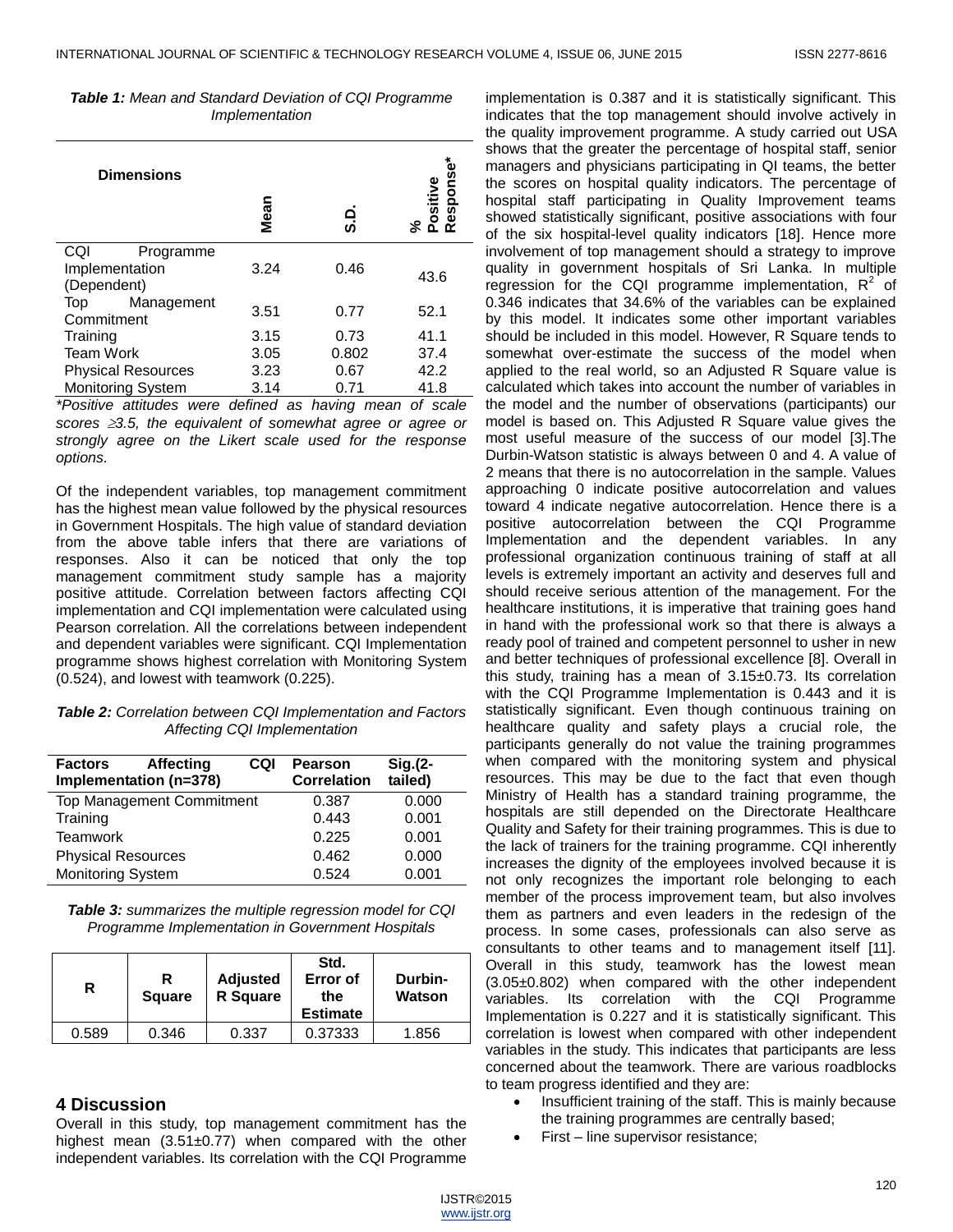- Lack of management support for the quality improvement initiatives;
- Lack of union support for the quality improvement programme. Health sector has more than 100 trade unions
- Organization objectives are not being publicized. The management does not disseminate the goals, objectives and plan to the operational level staff. Hence they are unaware why they are working for and what they are doing;
- No time to do improvement work. Mostly government hospitals are disorganized and staff spend most of their time for non-value added activities. Hence they are unable to concentrate on their quality improvement activities;
- Incompatible rewards and compensation. Government hospitals do not have a rewards or compensation mechanism for the highly performing staff. Most of the time highly performed or less performed, both are treated equally;
- Lack of planning. Another important aspect for barriers of teamwork. There is no proper planning for quality improvement work. Some hospitals working for quality improvement merely to get awards. Once they get award the enthusiasm and team spirit disperses; and
- No clear measure of success. Sometimes the success was not communicated or shared with the team. The leaders get their credit for the success.

Overall in this study, the independent variable of physical resources has a mean of 3.23±0.67 in this study. Its correlation with the CQI Programme Implementation is 0.462 and it is statistically significant. This indicates that providing adequate physical resources such as drugs, kit staff and also cleanliness is essential in a quality improvement programme. The practice of TQM assesses the patient's perception of quality with regard to physical facilities in the health care institutions. Resource management is basically concerned with management of available resources which are needed right from patients' entry in the hospital to their discharge and therefore, is a critical factor for any health care institution. This practice includes: resource measurement, infrastructure, cleanliness, maintenance, and availability of service such as ambulance, laboratory, operation theaters, wards, materials, information system, ATM, banks, and drug stores. Good service cannot be provided if there is insufficient provision of the aforementioned items, no matter how professional doctors, physicians, and supporting staff are [1]. The provision of these facilities and materials has a direct impact on patient satisfaction [6]. Monitoring using performance indicators are used by managers to assist them to review systems and examine results both within their own organization and externally against the results of other organizations. They are often seen as a centralized tool where poor performance can be identified. Overall in this study, monitoring system has a mean value of 3.14±0.71 in this study. Its correlation with the CQI Programme Implementation is 0.524 and it is statistically significant. When compared with the other independent variables, monitoring system has the highest correlation with the CQI implementation programme. This itself indicates that the importance given to the monitoring system for the quality improvement programme by the study population. When the

CQI programme implementation was analyzed gender wise female participants had a mean  $(3.19\pm0.671)$  more than the male participants (2.99±0.78) on top management commitment. Anyhow male participants showed a higher correlation (0.612) than the female participants (0.445). Here too, among male and female participants of the study, when compared with the other independent variables, monitoring system has the highest correlation with the CQI implementation programme. This confirms importance given to the monitoring system for the quality improvement programme by the study population.

# **5 Limitations**

Even though the study was carried out with systematically after reviewing literatures on Continuous Quality Improvement in health sector, there are few limitations identified. The identified limitations are given below:

- 1. The study was carried out only in sixteen Line Ministry Hospitals. Hence, the study cannot be generalized.
- 2. The study was carried out only among medical doctors, nursing category and PSM category staff. Other categories of staff were not included. Therefore, generalization of the findings of this study may not be possible.
- 3. The study was carried out immediately after a trade union action. Hence the aftermath of the trade union action would have reflected in the study.
- 4. District Hospitals, Peripheral Units and Rural Hospitals are not included in this study. Therefore, factors related to CQI programme implementation working in these hospitals are not identified.
- 5. The comparison of findings with those of other studies. Often, researchers use a variety of instruments to measure the variables they are investigating. This diversity presents a significant problem for researchers in that they may find it difficult to compare their findings with those of previous research findings.

# **6 Recommendations**

Based on our findings we make the following recommendations: Measures must be taken to improve the teamwork among different categories of staff and between all the units. To develop the teamwork there should be mechanism for staff grievance handling, conduct tours for staff, staff get-together programmes, introduce mechanism for whistle blowing, Conduct team building activities for the staff under the concept of spiritual health. Also, it is necessary to arrange regular staff meetings that allow staff at all levels to discuss concerns and difficult issues, exchange information and ideas, and support each other to solve encountered problems. This can be carried out by establishing Work Improvement Teams (WIT) in all the units. Training programmes for the staff need to be strengthened. Therefore there should be orientation programme for the newly recruited staff and continuous professional development programme for the existing staff. Since training to be island wide programme, a master trainers' manual should be developed and master trainers from all the provinces should be developed so the training programme can be decentralized. Therefore the hospitals can conduct their own training programmes with the resource personnel. As all categories of staff believe that monitoring system is important in the implementation of CQI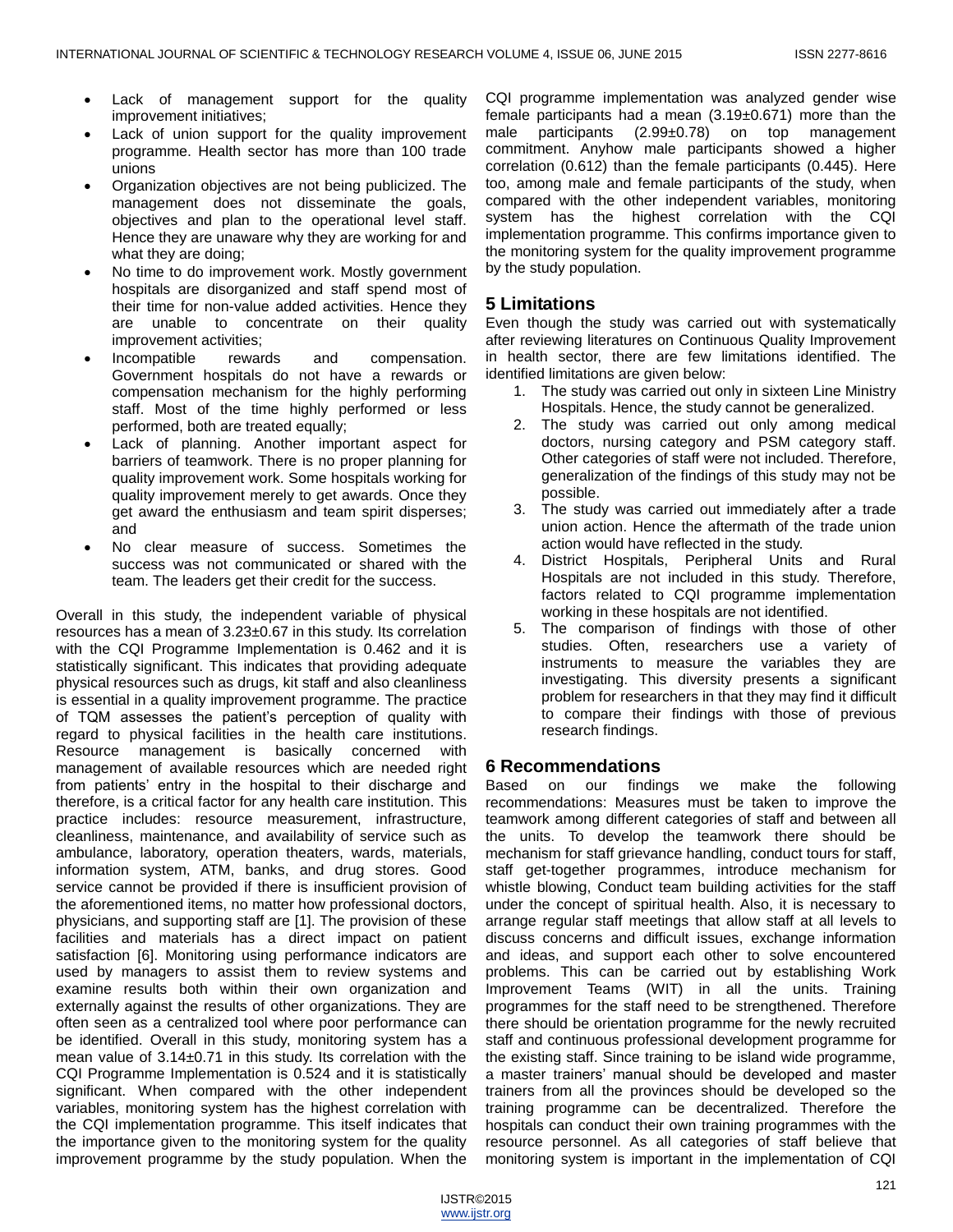programme. Hence standardized monitoring system in CQI programme should be strengthened throughout the country. The term CQI programme implementation is a multidimensional phenomenon and subsequently lacks adequate definition. Therefore, further research should be encouraged to study the excluded variables the affect CQI programme implementation in government hospitals of Sri Lanka. The present study should be extended other varied hospitals in the country and to other health care staff categories.

#### **7 Conclusion**

The study found out that there are no significant factors affecting CQI programme implementation between selected 16 hospitals in government hospitals in Sri Lanka. The important factors contributing to the CQI implementation were monitoring system, physical resources and training. According to the study teamwork is less valued for the CQI implementation in the government hospitals.

### **Appendix A Operational Definitions of Variables**

| <b>Variable</b>                                               | <b>Definition</b>                                                                                                                                                                                                                                                                                                                                                                                                                                                                                                                                                                            |
|---------------------------------------------------------------|----------------------------------------------------------------------------------------------------------------------------------------------------------------------------------------------------------------------------------------------------------------------------------------------------------------------------------------------------------------------------------------------------------------------------------------------------------------------------------------------------------------------------------------------------------------------------------------------|
| <b>Continuous</b><br>Quality<br>Improvement                   | Continuous Quality Improvement (CQI) is a process aimed at constantly improving a service<br>delivery in a hospital                                                                                                                                                                                                                                                                                                                                                                                                                                                                          |
| <b>Top Management</b><br><b>Commitment</b><br><b>Training</b> | Direct participation by the highest level executives in a specific and critically important aspect<br>or program of an organization. In quality management it includes:<br>setting up and serving on a quality committee,<br>(1)<br>formulating and establishing quality policies and objectives,<br>(2)<br>(3) providing resources and training, overseeing implementation at all levels of the organization, and<br>(4) evaluating and revising the policy in light of results achieved.<br>The process of teaching to enhance skills and make proficient in healthcare quality and safety |
| <b>Teamwork</b>                                               | through in-service training programmes.<br>The process which stresses the joint involvement with the other categories of staff in the decision-<br>making process to meet the goals of the organization                                                                                                                                                                                                                                                                                                                                                                                      |
| <b>Physical</b><br><b>Resources</b>                           | The physical work environment in which the Officers carry out his / her duties, and the availability of<br>necessary objects to work comfortably to improve quality and safety in healthcare                                                                                                                                                                                                                                                                                                                                                                                                 |
| <b>Monitoring</b><br><b>System</b>                            | Supervising quality related activities in progress to ensure they are on-course and on-schedule<br>in meeting the objectives<br>and performance targets.                                                                                                                                                                                                                                                                                                                                                                                                                                     |

## **Acknowledgment**

Special thanks to Staff of Directorate Healthcare Quality and Safety of Ministry of Health, Sri Lanka for the support they had given to complete this research.

# **References**

- [1] Arasli, H., & Ahmadeva, L. (2004). "No more tears!" A local TQM formula for health promotion. International Journal of Health Care Quality Assurance, 17(3), 135–145.
- [2] Batalden PB, Davidoff F. What is "quality improvement" and how can it transform healthcare? Qual Saf Health Care [Internet]. 2007 Feb [cited 2014 Jan 20];16(1):2–3. Available from: [http://www.pubmedcentral.nih.gov/articlerender.fcgi?a](http://www.pubmedcentral.nih.gov/articlerender.fcgi?artid=2464920&tool=pmcentrez&rendertype=abstract) [rtid=2464920&tool=pmcentrez&rendertype=abstract](http://www.pubmedcentral.nih.gov/articlerender.fcgi?artid=2464920&tool=pmcentrez&rendertype=abstract)
- [3] Brace Nicola , Richard Kemp and Rosemary Snelgar, SPSS for Psychologists, Macmillan Publishers Limited, Third Edition, 2006
- [4] Care A (2005), council for safety and qualityin health.
- [5] Donabedian A. Evaluating the quality of medical care. 1966. Milbank Q [Internet]. 2005 Jan;83(4):691–729. Available from: [http://www.pubmedcentral.nih.gov/articlerender.fcgi?a](http://www.pubmedcentral.nih.gov/articlerender.fcgi?artid=2690293&tool=pmcentrez&rendertype=abstract)

#### [rtid=2690293&tool=pmcentrez&rendertype=abstract](http://www.pubmedcentral.nih.gov/articlerender.fcgi?artid=2690293&tool=pmcentrez&rendertype=abstract)

- [6] Hancock, T. (1999). Creating health and health promoting hospitals: A worthy challenge for the twenty-first century. Leadership in Health Services, 12(2), 8–19.
- [7] IOM (1990), Medicine Institute of. Definition of Medical Quality. 1990
- [8] Joshi S K, Quality Management in Hospitals, Jaypee Brothers Medical Publishers (P) Ltd, Second Edition, 2014
- [9] Lohr K N (2008), Medicare: A Strategy for Quality Assurance, Washington D.C., National Academic Press
- [10] Mark R. Chassin, MD, MPP MRWG (1998). The Urgent Need to Improve Health Care QualityInstitute of Medicine National Roundtable on Health Care Quality. Jama. 1998;280(11):1000–1005.
- [11] McLaughlin C P, Kaluzny A D, Continuous Quality Improvement in Healthcare, Jones and Bartlett Publishers, Third Edition 2006.
- [12] Mitchell P H (2004), Lang N M. Nurse staffing: a